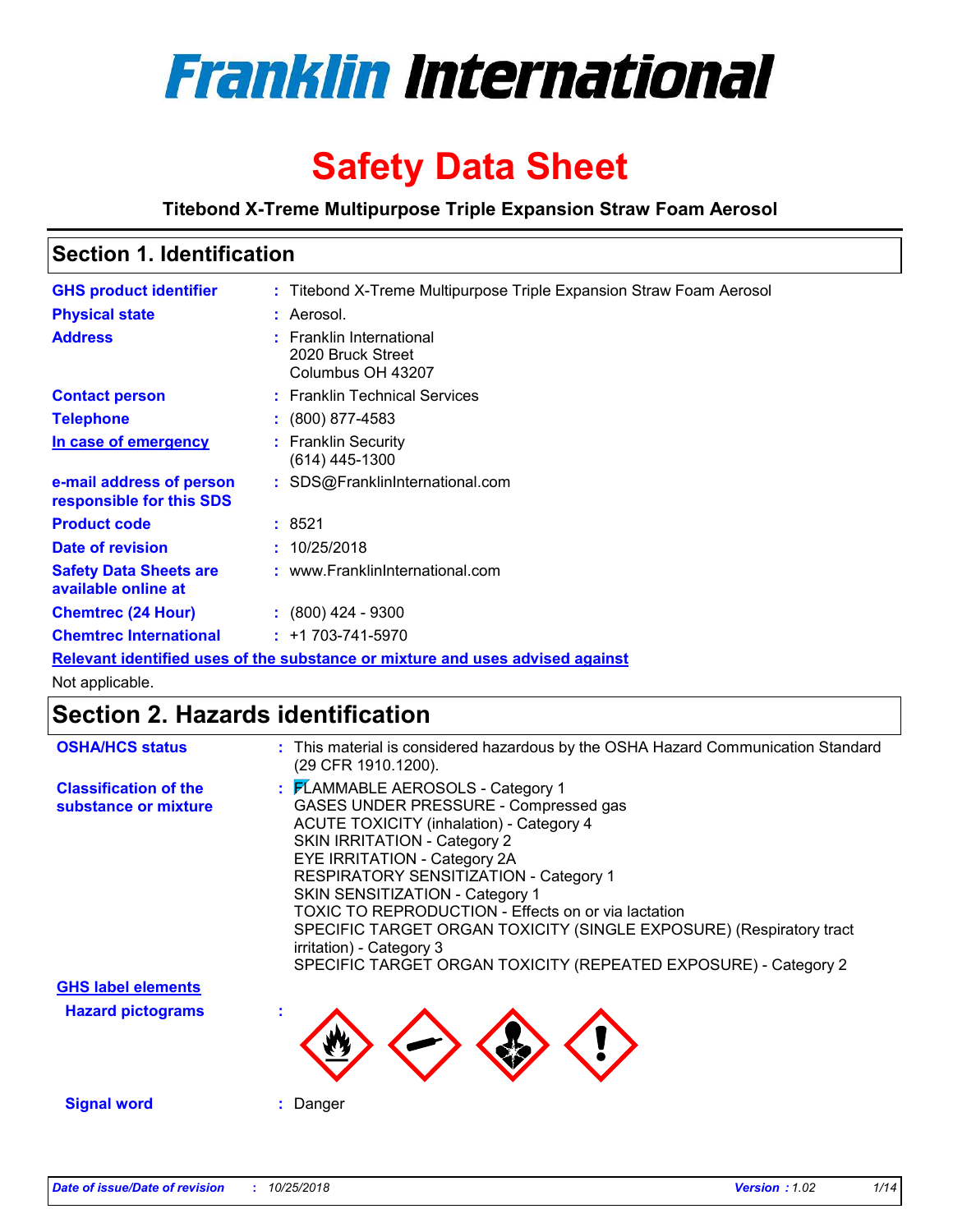### **Section 2. Hazards identification**

| <b>Hazard statements</b>                   | $\frac{1}{2}$ <b>Extremely flammable aerosol.</b><br>Contains gas under pressure; may explode if heated.<br>Causes skin irritation.<br>May cause an allergic skin reaction.<br>Causes serious eye irritation.<br>Harmful if inhaled.<br>May cause allergy or asthma symptoms or breathing difficulties if inhaled.<br>May cause respiratory irritation.<br>May cause harm to breast-fed children.<br>May cause damage to organs through prolonged or repeated exposure. (central<br>nervous system (CNS), lungs, skin) (dermal, inhalation)                                                                                                                                                 |
|--------------------------------------------|---------------------------------------------------------------------------------------------------------------------------------------------------------------------------------------------------------------------------------------------------------------------------------------------------------------------------------------------------------------------------------------------------------------------------------------------------------------------------------------------------------------------------------------------------------------------------------------------------------------------------------------------------------------------------------------------|
| <b>Precautionary statements</b>            |                                                                                                                                                                                                                                                                                                                                                                                                                                                                                                                                                                                                                                                                                             |
| <b>Prevention</b>                          | : Øbtain special instructions before use. Wear protective gloves. Wear eye or face<br>protection. Wear respiratory protection. Keep away from heat, hot surfaces, sparks,<br>open flames and other ignition sources. No smoking. Do not spray on an open flame or<br>other ignition source. Use only outdoors or in a well-ventilated area. Do not breathe<br>dust or mist. Avoid contact during pregnancy or while nursing. Do not eat, drink or<br>smoke when using this product. Wash thoroughly after handling. Pressurized container:<br>Do not pierce or burn, even after use.                                                                                                        |
| <b>Response</b>                            | <b>F</b> exposed or concerned: Get medical advice or attention. IF INHALED: Remove<br>person to fresh air and keep comfortable for breathing. Call a POISON CENTER or<br>doctor if you feel unwell. If experiencing respiratory symptoms: Call a POISON<br>CENTER or doctor. Take off contaminated clothing and wash it before reuse. Wash<br>contaminated clothing before reuse. IF ON SKIN: Wash with plenty of water. If skin<br>irritation occurs: Get medical advice or attention. IF IN EYES: Rinse cautiously with<br>water for several minutes. Remove contact lenses, if present and easy to do. Continue<br>rinsing. If eye irritation persists: Get medical advice or attention. |
| <b>Storage</b>                             | : Store locked up. Protect from sunlight. Do not expose to temperatures exceeding 50<br>°C/122 °F. Store in a well-ventilated place. Keep container tightly closed.                                                                                                                                                                                                                                                                                                                                                                                                                                                                                                                         |
| <b>Disposal</b>                            | Dispose of contents and container in accordance with all local, regional, national and<br>international regulations.                                                                                                                                                                                                                                                                                                                                                                                                                                                                                                                                                                        |
| <b>Hazards not otherwise</b><br>classified | : None known.                                                                                                                                                                                                                                                                                                                                                                                                                                                                                                                                                                                                                                                                               |

# **Section 3. Composition/information on ingredients**

| <b>Substance/mixture</b><br>Mixture                                                                  |               |                       |
|------------------------------------------------------------------------------------------------------|---------------|-----------------------|
| <b>Ingredient name</b>                                                                               | $\frac{9}{6}$ | <b>CAS number</b>     |
| $\frac{1}{4}$ ,4'-methylenediphenyl diisocyanate<br>Isocyanic acid, polymethylenepolyphenylene ester | l≤10<br>≤10   | 101-68-8<br>9016-87-9 |

Any concentration shown as a range is to protect confidentiality or is due to batch variation.

**There are no additional ingredients present which, within the current knowledge of the supplier and in the concentrations applicable, are classified as hazardous to health or the environment and hence require reporting in this section.**

**Occupational exposure limits, if available, are listed in Section 8.**

### **Section 4. First aid measures**

### **Description of necessary first aid measures**

**Eye contact :**

: Immediately flush eyes with plenty of water, occasionally lifting the upper and lower eyelids. Check for and remove any contact lenses. Continue to rinse for at least 10 minutes. Get medical attention.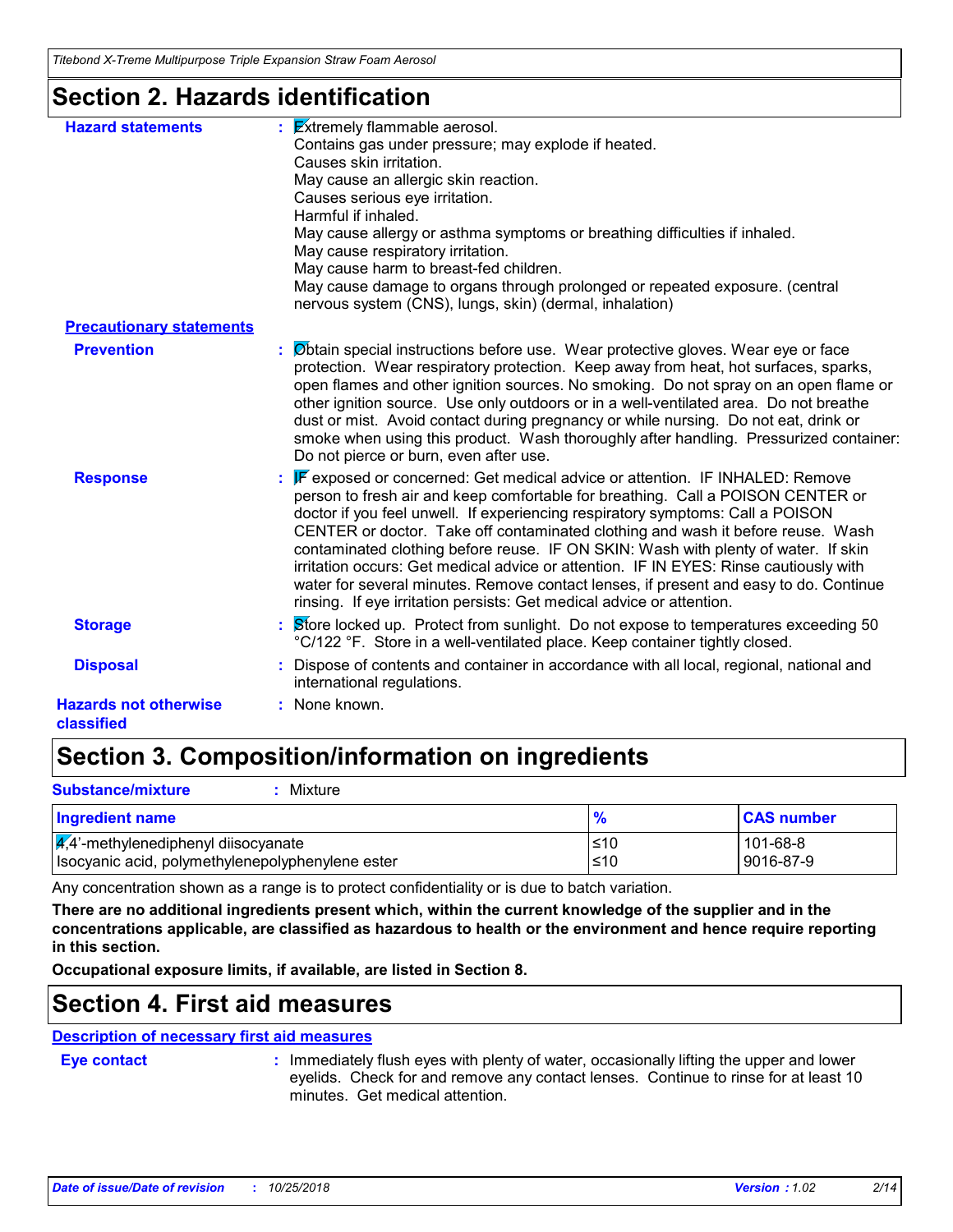# **Section 4. First aid measures**

| <b>Inhalation</b>                                  | : Remove victim to fresh air and keep at rest in a position comfortable for breathing. If it<br>is suspected that fumes are still present, the rescuer should wear an appropriate mask<br>or self-contained breathing apparatus. If not breathing, if breathing is irregular or if<br>respiratory arrest occurs, provide artificial respiration or oxygen by trained personnel. It<br>may be dangerous to the person providing aid to give mouth-to-mouth resuscitation.<br>Get medical attention. If necessary, call a poison center or physician. If unconscious,<br>place in recovery position and get medical attention immediately. Maintain an open<br>airway. Loosen tight clothing such as a collar, tie, belt or waistband. In case of<br>inhalation of decomposition products in a fire, symptoms may be delayed. The exposed<br>person may need to be kept under medical surveillance for 48 hours. In the event of<br>any complaints or symptoms, avoid further exposure. |
|----------------------------------------------------|---------------------------------------------------------------------------------------------------------------------------------------------------------------------------------------------------------------------------------------------------------------------------------------------------------------------------------------------------------------------------------------------------------------------------------------------------------------------------------------------------------------------------------------------------------------------------------------------------------------------------------------------------------------------------------------------------------------------------------------------------------------------------------------------------------------------------------------------------------------------------------------------------------------------------------------------------------------------------------------|
| <b>Skin contact</b>                                | : Wash with plenty of soap and water. Remove contaminated clothing and shoes. Wash<br>contaminated clothing thoroughly with water before removing it, or wear gloves.<br>Continue to rinse for at least 10 minutes. Get medical attention. In the event of any<br>complaints or symptoms, avoid further exposure. Wash clothing before reuse. Clean<br>shoes thoroughly before reuse.                                                                                                                                                                                                                                                                                                                                                                                                                                                                                                                                                                                                 |
| <b>Ingestion</b>                                   | : Wash out mouth with water. Remove dentures if any. Remove victim to fresh air and<br>keep at rest in a position comfortable for breathing. If material has been swallowed and<br>the exposed person is conscious, give small quantities of water to drink. Stop if the<br>exposed person feels sick as vomiting may be dangerous. Do not induce vomiting<br>unless directed to do so by medical personnel. If vomiting occurs, the head should be<br>kept low so that vomit does not enter the lungs. Get medical attention following<br>exposure or if feeling unwell. Never give anything by mouth to an unconscious person.<br>If unconscious, place in recovery position and get medical attention immediately.<br>Maintain an open airway. Loosen tight clothing such as a collar, tie, belt or waistband.                                                                                                                                                                     |
| Most important symptoms/effects, acute and delayed |                                                                                                                                                                                                                                                                                                                                                                                                                                                                                                                                                                                                                                                                                                                                                                                                                                                                                                                                                                                       |
| <b>Potential acute health effects</b>              |                                                                                                                                                                                                                                                                                                                                                                                                                                                                                                                                                                                                                                                                                                                                                                                                                                                                                                                                                                                       |
| <b>Eye contact</b>                                 | : Causes serious eye irritation.                                                                                                                                                                                                                                                                                                                                                                                                                                                                                                                                                                                                                                                                                                                                                                                                                                                                                                                                                      |
| <b>Inhalation</b>                                  | : Harmful if inhaled. May cause respiratory irritation. May cause allergy or asthma<br>symptoms or breathing difficulties if inhaled.                                                                                                                                                                                                                                                                                                                                                                                                                                                                                                                                                                                                                                                                                                                                                                                                                                                 |
| <b>Skin contact</b>                                | : Causes skin irritation. May cause an allergic skin reaction.                                                                                                                                                                                                                                                                                                                                                                                                                                                                                                                                                                                                                                                                                                                                                                                                                                                                                                                        |
| <b>Ingestion</b>                                   | : No known significant effects or critical hazards.                                                                                                                                                                                                                                                                                                                                                                                                                                                                                                                                                                                                                                                                                                                                                                                                                                                                                                                                   |
| <b>Over-exposure signs/symptoms</b>                |                                                                                                                                                                                                                                                                                                                                                                                                                                                                                                                                                                                                                                                                                                                                                                                                                                                                                                                                                                                       |
| <b>Eye contact</b>                                 | : Adverse symptoms may include the following:<br>pain or irritation<br>watering<br>redness                                                                                                                                                                                                                                                                                                                                                                                                                                                                                                                                                                                                                                                                                                                                                                                                                                                                                            |
| <b>Inhalation</b>                                  | : Adverse symptoms may include the following:<br>respiratory tract irritation<br>coughing<br>wheezing and breathing difficulties<br>asthma<br>reduced fetal weight<br>increase in fetal deaths<br>skeletal malformations                                                                                                                                                                                                                                                                                                                                                                                                                                                                                                                                                                                                                                                                                                                                                              |
| <b>Skin contact</b>                                | : Adverse symptoms may include the following:<br>irritation<br>redness<br>reduced fetal weight<br>increase in fetal deaths<br>skeletal malformations                                                                                                                                                                                                                                                                                                                                                                                                                                                                                                                                                                                                                                                                                                                                                                                                                                  |
| <b>Ingestion</b>                                   | : Adverse symptoms may include the following:<br>reduced fetal weight<br>increase in fetal deaths<br>skeletal malformations                                                                                                                                                                                                                                                                                                                                                                                                                                                                                                                                                                                                                                                                                                                                                                                                                                                           |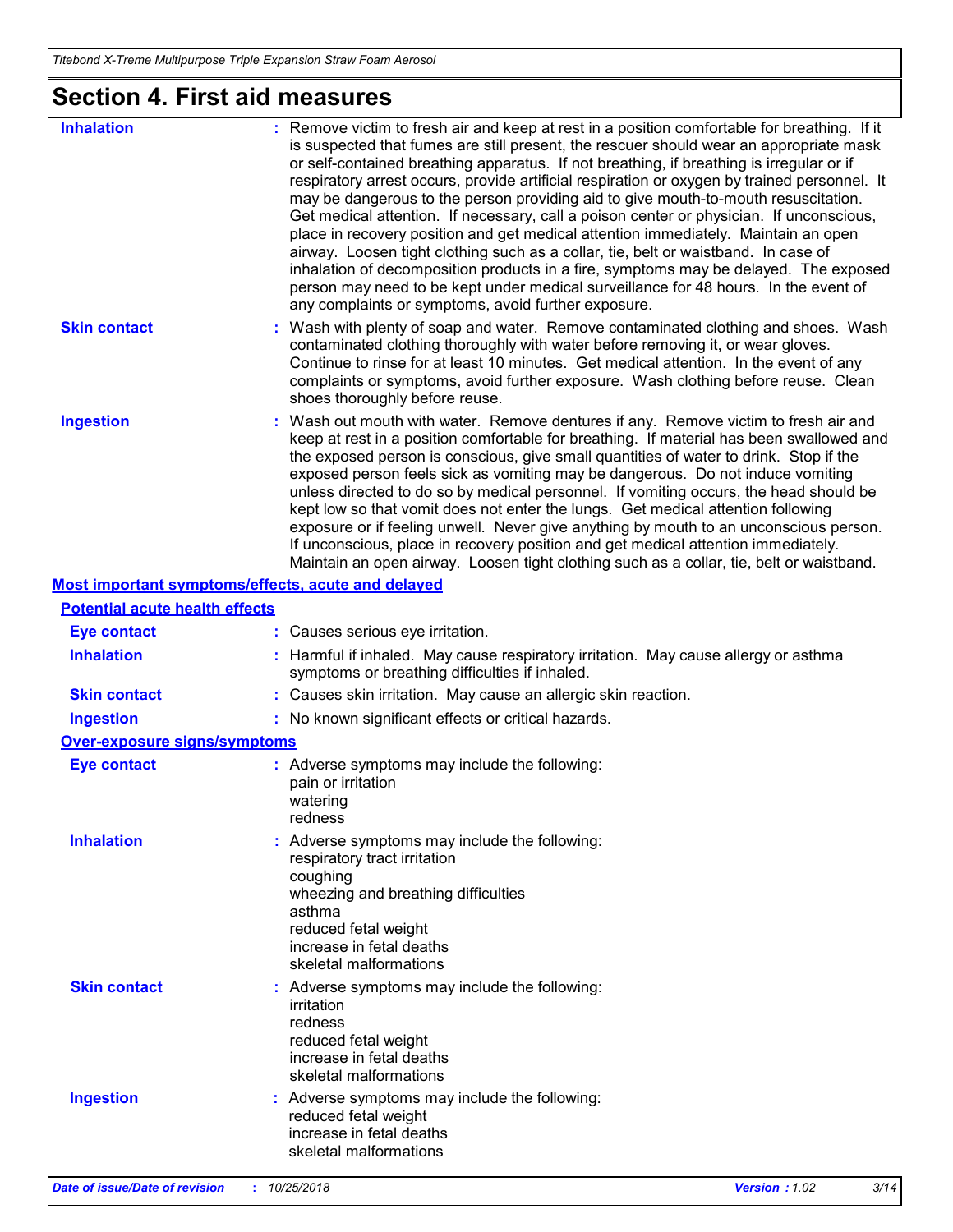### **Section 4. First aid measures**

|                                   | Indication of immediate medical attention and special treatment needed, if necessary                                                                                                                                                                                                                                                                                                                            |
|-----------------------------------|-----------------------------------------------------------------------------------------------------------------------------------------------------------------------------------------------------------------------------------------------------------------------------------------------------------------------------------------------------------------------------------------------------------------|
| <b>Notes to physician</b>         | : In case of inhalation of decomposition products in a fire, symptoms may be delayed.<br>The exposed person may need to be kept under medical surveillance for 48 hours.                                                                                                                                                                                                                                        |
| <b>Specific treatments</b>        | : No specific treatment.                                                                                                                                                                                                                                                                                                                                                                                        |
| <b>Protection of first-aiders</b> | : No action shall be taken involving any personal risk or without suitable training. If it is<br>suspected that fumes are still present, the rescuer should wear an appropriate mask or<br>self-contained breathing apparatus. It may be dangerous to the person providing aid to<br>give mouth-to-mouth resuscitation. Wash contaminated clothing thoroughly with water<br>before removing it, or wear gloves. |

**See toxicological information (Section 11)**

**decomposition products**

**Special protective actions** 

**equipment for fire-fighters**

**Special protective** 

**for fire-fighters**

#### **Section 5. Fire-fighting measures Hazardous thermal Specific hazards arising from the chemical** Decomposition products may include the following materials: **:** Extremely flammable aerosol. Runoff to sewer may create fire or explosion hazard. In **:** a fire or if heated, a pressure increase will occur and the container may burst, with the risk of a subsequent explosion. Gas may accumulate in low or confined areas or travel a considerable distance to a source of ignition and flash back, causing fire or explosion. Bursting aerosol containers may be propelled from a fire at high speed. Use an extinguishing agent suitable for the surrounding fire. **: Extinguishing media :** None known. **Suitable extinguishing media Unsuitable extinguishing media**

spray to keep fire-exposed containers cool.

# **Remark :** CONTENTS UNDER PRESSURE. May explode when heated.

### **Section 6. Accidental release measures**

#### **Personal precautions, protective equipment and emergency procedures**

carbon dioxide carbon monoxide nitrogen oxides

| For non-emergency<br>personnel                               | : No action shall be taken involving any personal risk or without suitable training.<br>Evacuate surrounding areas. Keep unnecessary and unprotected personnel from<br>entering. In the case of aerosols being ruptured, care should be taken due to the rapid<br>escape of the pressurized contents and propellant. If a large number of containers are<br>ruptured, treat as a bulk material spillage according to the instructions in the clean-up<br>section. Do not touch or walk through spilled material. Shut off all ignition sources. No<br>flares, smoking or flames in hazard area. Avoid breathing vapor or mist. Provide<br>adequate ventilation. Wear appropriate respirator when ventilation is inadequate. Put<br>on appropriate personal protective equipment. |
|--------------------------------------------------------------|----------------------------------------------------------------------------------------------------------------------------------------------------------------------------------------------------------------------------------------------------------------------------------------------------------------------------------------------------------------------------------------------------------------------------------------------------------------------------------------------------------------------------------------------------------------------------------------------------------------------------------------------------------------------------------------------------------------------------------------------------------------------------------|
| For emergency responders                                     | : If specialized clothing is required to deal with the spillage, take note of any information in<br>Section 8 on suitable and unsuitable materials. See also the information in "For non-<br>emergency personnel".                                                                                                                                                                                                                                                                                                                                                                                                                                                                                                                                                               |
| <b>Environmental precautions</b>                             | : Avoid dispersal of spilled material and runoff and contact with soil, waterways, drains<br>and sewers. Inform the relevant authorities if the product has caused environmental<br>pollution (sewers, waterways, soil or air).                                                                                                                                                                                                                                                                                                                                                                                                                                                                                                                                                  |
| <b>Methods and materials for containment and cleaning up</b> |                                                                                                                                                                                                                                                                                                                                                                                                                                                                                                                                                                                                                                                                                                                                                                                  |

**:** Promptly isolate the scene by removing all persons from the vicinity of the incident if there is a fire. No action shall be taken involving any personal risk or without suitable training. Move containers from fire area if this can be done without risk. Use water

Fire-fighters should wear appropriate protective equipment and self-contained breathing **:**

apparatus (SCBA) with a full face-piece operated in positive pressure mode.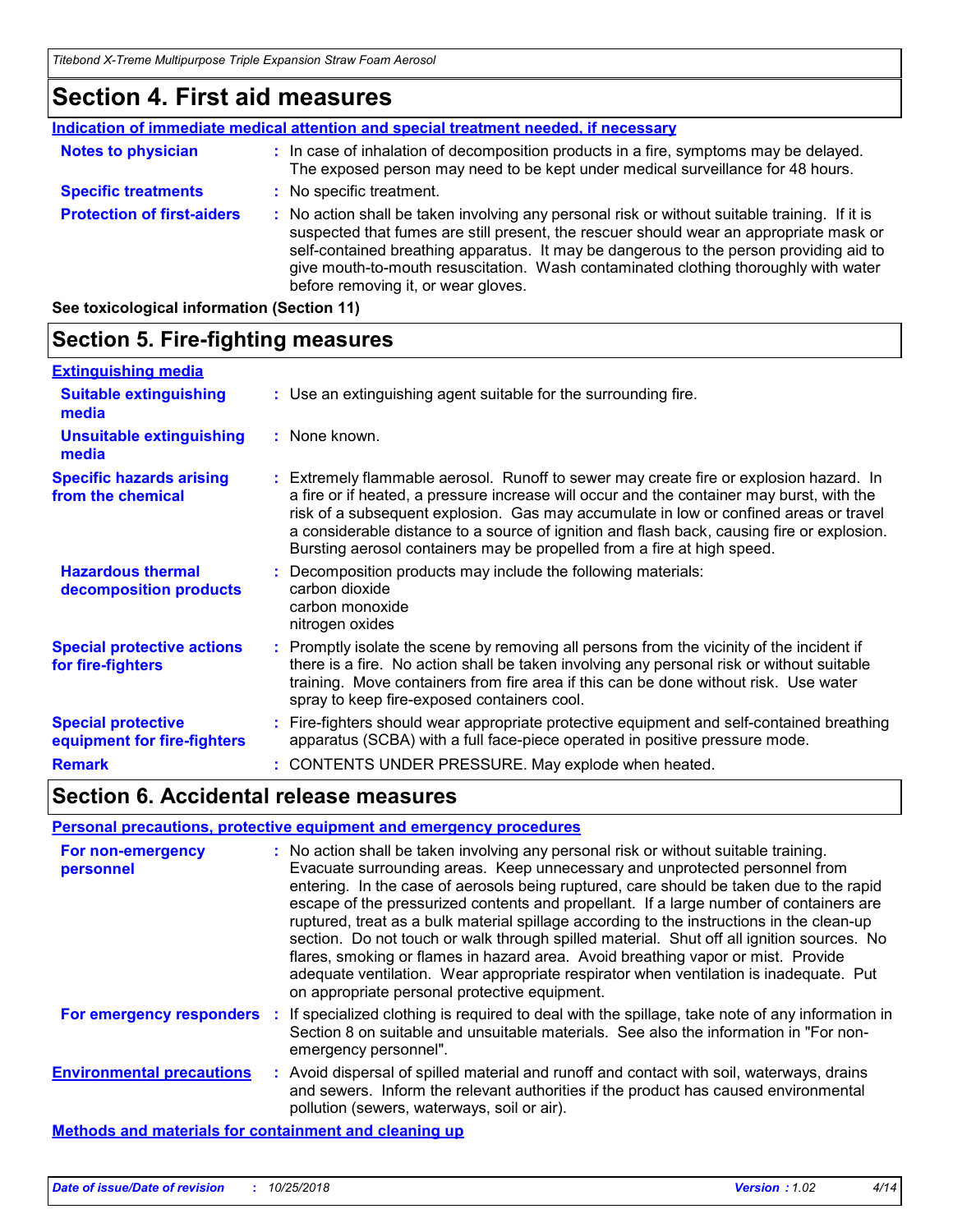|                    | <b>Section 6. Accidental release measures</b>                                                                                                                                                                                                                                                                                                                                                                                                                                                                                                                                                                                                                                                                                                                        |
|--------------------|----------------------------------------------------------------------------------------------------------------------------------------------------------------------------------------------------------------------------------------------------------------------------------------------------------------------------------------------------------------------------------------------------------------------------------------------------------------------------------------------------------------------------------------------------------------------------------------------------------------------------------------------------------------------------------------------------------------------------------------------------------------------|
| <b>Small spill</b> | : Stop leak if without risk. Move containers from spill area. Use spark-proof tools and<br>explosion-proof equipment. Dilute with water and mop up if water-soluble. Alternatively,<br>or if water-insoluble, absorb with an inert dry material and place in an appropriate waste<br>disposal container. Dispose of via a licensed waste disposal contractor.                                                                                                                                                                                                                                                                                                                                                                                                        |
| <b>Large spill</b> | : Stop leak if without risk. Move containers from spill area. Use spark-proof tools and<br>explosion-proof equipment. Approach release from upwind. Prevent entry into sewers,<br>water courses, basements or confined areas. Wash spillages into an effluent treatment<br>plant or proceed as follows. Contain and collect spillage with non-combustible,<br>absorbent material e.g. sand, earth, vermiculite or diatomaceous earth and place in<br>container for disposal according to local regulations (see Section 13). Dispose of via a<br>licensed waste disposal contractor. Contaminated absorbent material may pose the<br>same hazard as the spilled product. Note: see Section 1 for emergency contact<br>information and Section 13 for waste disposal. |

## **Section 7. Handling and storage**

### **Precautions for safe handling**

| <b>Protective measures</b>                                                       | : Put on appropriate personal protective equipment (see Section 8). Persons with a<br>history of skin sensitization problems or asthma, allergies or chronic or recurrent<br>respiratory disease should not be employed in any process in which this product is used.<br>Pressurized container: protect from sunlight and do not expose to temperatures<br>exceeding 50°C. Do not pierce or burn, even after use. Avoid exposure - obtain special<br>instructions before use. Avoid contact during pregnancy or while nursing. Do not get in<br>eyes or on skin or clothing. Do not breathe vapor or mist. Do not ingest. Avoid<br>breathing gas. Use only with adequate ventilation. Wear appropriate respirator when<br>ventilation is inadequate. Store and use away from heat, sparks, open flame or any<br>other ignition source. Use explosion-proof electrical (ventilating, lighting and material<br>handling) equipment. Use only non-sparking tools. Empty containers retain product<br>residue and can be hazardous. |
|----------------------------------------------------------------------------------|---------------------------------------------------------------------------------------------------------------------------------------------------------------------------------------------------------------------------------------------------------------------------------------------------------------------------------------------------------------------------------------------------------------------------------------------------------------------------------------------------------------------------------------------------------------------------------------------------------------------------------------------------------------------------------------------------------------------------------------------------------------------------------------------------------------------------------------------------------------------------------------------------------------------------------------------------------------------------------------------------------------------------------|
| <b>Advice on general</b><br>occupational hygiene                                 | : Eating, drinking and smoking should be prohibited in areas where this material is<br>handled, stored and processed. Workers should wash hands and face before eating,<br>drinking and smoking. Remove contaminated clothing and protective equipment before<br>entering eating areas. See also Section 8 for additional information on hygiene<br>measures.                                                                                                                                                                                                                                                                                                                                                                                                                                                                                                                                                                                                                                                                   |
| <b>Conditions for safe storage,</b><br>including any<br><b>incompatibilities</b> | : Store between the following temperatures: 18 to 27°C (64.4 to 80.6°F). Store in<br>accordance with local regulations. Store away from direct sunlight in a dry, cool and<br>well-ventilated area, away from incompatible materials (see Section 10) and food and<br>drink. Protect from sunlight. Store locked up. Eliminate all ignition sources. Use<br>appropriate containment to avoid environmental contamination. See Section 10 for<br>incompatible materials before handling or use.                                                                                                                                                                                                                                                                                                                                                                                                                                                                                                                                  |

# **Section 8. Exposure controls/personal protection**

### **Control parameters**

### **Occupational exposure limits**

| <b>Ingredient name</b>                 | <b>Exposure limits</b>                                                                                                                                                                                                                                                                                                                                                             |
|----------------------------------------|------------------------------------------------------------------------------------------------------------------------------------------------------------------------------------------------------------------------------------------------------------------------------------------------------------------------------------------------------------------------------------|
| $4.4$ '-methylenediphenyl diisocyanate | ACGIH TLV (United States, 3/2020).<br>TWA: 0.005 ppm 8 hours.<br>OSHA PEL 1989 (United States, 3/1989).<br>CEIL: 0.02 ppm<br>CEIL: 0.2 mg/m <sup>3</sup><br>NIOSH REL (United States, 10/2016).<br>TWA: 0.05 mg/m <sup>3</sup> 10 hours.<br>TWA: 0.005 ppm 10 hours.<br>CEIL: 0.2 mg/m <sup>3</sup> 10 minutes.<br>CEIL: 0.02 ppm 10 minutes.<br>OSHA PEL (United States, 5/2018). |
|                                        |                                                                                                                                                                                                                                                                                                                                                                                    |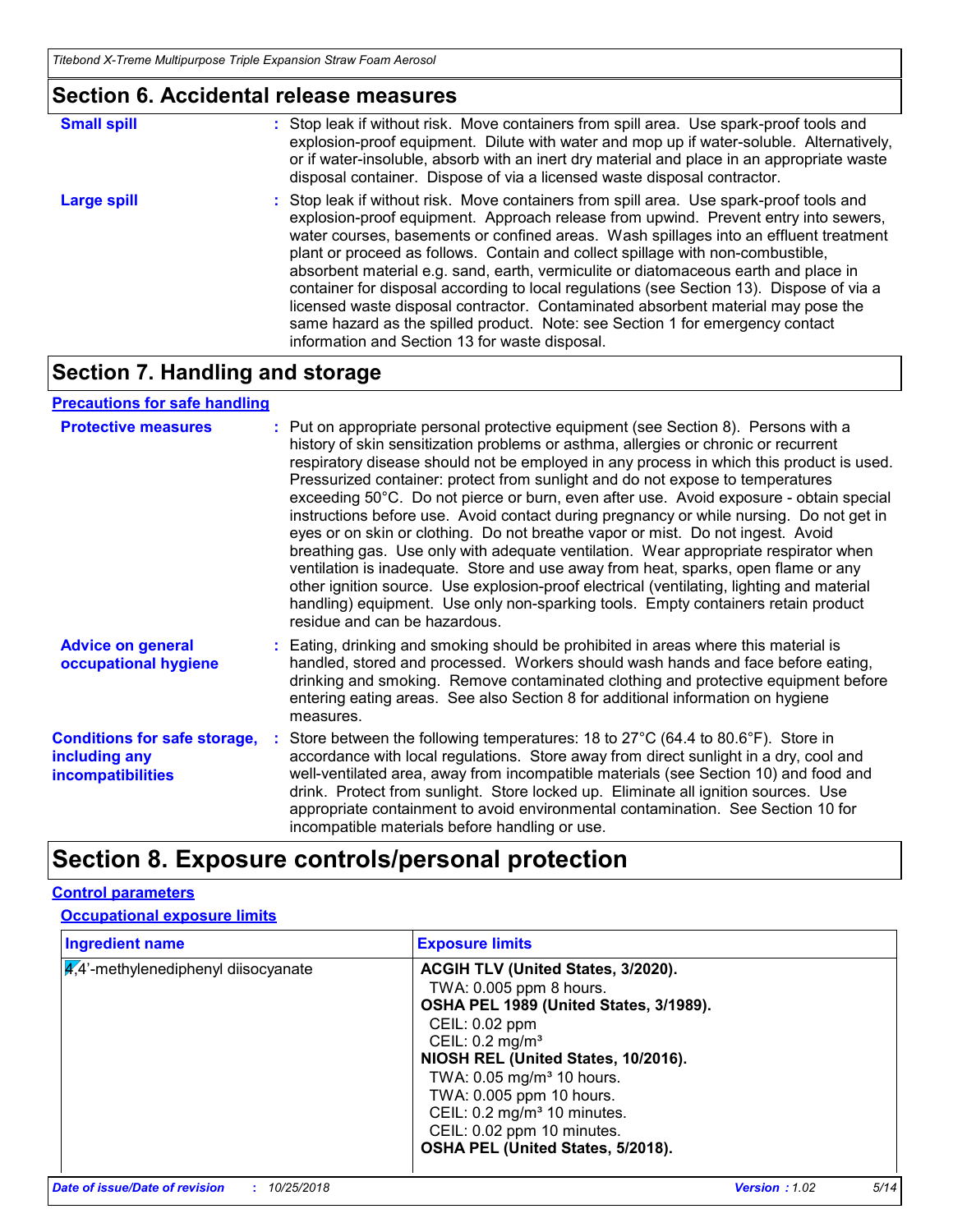## **Section 8. Exposure controls/personal protection**

|                                                   | CEIL: 0.02 ppm<br>CEIL: 0.2 mg/m <sup>3</sup>                                                                                                                                                                                                                                                                                                                                                                                                                                                                                                                                                                                                                     |
|---------------------------------------------------|-------------------------------------------------------------------------------------------------------------------------------------------------------------------------------------------------------------------------------------------------------------------------------------------------------------------------------------------------------------------------------------------------------------------------------------------------------------------------------------------------------------------------------------------------------------------------------------------------------------------------------------------------------------------|
| Isocyanic acid, polymethylenepolyphenylene ester  | None.                                                                                                                                                                                                                                                                                                                                                                                                                                                                                                                                                                                                                                                             |
| <b>Appropriate engineering</b><br><b>controls</b> | : Use only with adequate ventilation. Use process enclosures, local exhaust ventilation or<br>other engineering controls to keep worker exposure to airborne contaminants below any<br>recommended or statutory limits. The engineering controls also need to keep gas,<br>vapor or dust concentrations below any lower explosive limits. Use explosion-proof<br>ventilation equipment.                                                                                                                                                                                                                                                                           |
| <b>Environmental exposure</b><br><b>controls</b>  | Emissions from ventilation or work process equipment should be checked to ensure<br>they comply with the requirements of environmental protection legislation. In some<br>cases, fume scrubbers, filters or engineering modifications to the process equipment<br>will be necessary to reduce emissions to acceptable levels.                                                                                                                                                                                                                                                                                                                                     |
| <b>Individual protection measures</b>             |                                                                                                                                                                                                                                                                                                                                                                                                                                                                                                                                                                                                                                                                   |
| <b>Hygiene measures</b>                           | : Wash hands, forearms and face thoroughly after handling chemical products, before<br>eating, smoking and using the lavatory and at the end of the working period.<br>Appropriate techniques should be used to remove potentially contaminated clothing.<br>Contaminated work clothing should not be allowed out of the workplace. Wash<br>contaminated clothing before reusing. Ensure that eyewash stations and safety<br>showers are close to the workstation location.                                                                                                                                                                                       |
| <b>Eye/face protection</b>                        | Safety eyewear complying with an approved standard should be used when a risk<br>assessment indicates this is necessary to avoid exposure to liquid splashes, mists,<br>gases or dusts. If contact is possible, the following protection should be worn, unless<br>the assessment indicates a higher degree of protection: chemical splash goggles.                                                                                                                                                                                                                                                                                                               |
| <b>Skin protection</b>                            |                                                                                                                                                                                                                                                                                                                                                                                                                                                                                                                                                                                                                                                                   |
| <b>Hand protection</b>                            | : Chemical-resistant, impervious gloves complying with an approved standard should be<br>worn at all times when handling chemical products if a risk assessment indicates this is<br>necessary. Considering the parameters specified by the glove manufacturer, check<br>during use that the gloves are still retaining their protective properties. It should be<br>noted that the time to breakthrough for any glove material may be different for different<br>glove manufacturers. In the case of mixtures, consisting of several substances, the<br>protection time of the gloves cannot be accurately estimated. Wear protective gloves:<br>Nitrile gloves. |
| <b>Body protection</b>                            | Personal protective equipment for the body should be selected based on the task being<br>÷.<br>performed and the risks involved and should be approved by a specialist before<br>handling this product. When there is a risk of ignition from static electricity, wear anti-<br>static protective clothing. For the greatest protection from static discharges, clothing<br>should include anti-static overalls, boots and gloves.                                                                                                                                                                                                                                |
| <b>Other skin protection</b>                      | : Appropriate footwear and any additional skin protection measures should be selected<br>based on the task being performed and the risks involved and should be approved by a<br>specialist before handling this product.                                                                                                                                                                                                                                                                                                                                                                                                                                         |
| <b>Respiratory protection</b>                     | Based on the hazard and potential for exposure, select a respirator that meets the<br>appropriate standard or certification. Respirators must be used according to a<br>respiratory protection program to ensure proper fitting, training, and other important<br>aspects of use.                                                                                                                                                                                                                                                                                                                                                                                 |

### **Section 9. Physical and chemical properties**

| <b>Appearance</b>     |                         |
|-----------------------|-------------------------|
| <b>Physical state</b> | : Liquid. [Aerosol.]    |
| <b>Color</b>          | : Off-white.            |
| <b>Odor</b>           | : Hydrocarbon. [Slight] |
| <b>Odor threshold</b> | : Not available.        |
| pH                    | : Not available.        |
| <b>Melting point</b>  | : Not available.        |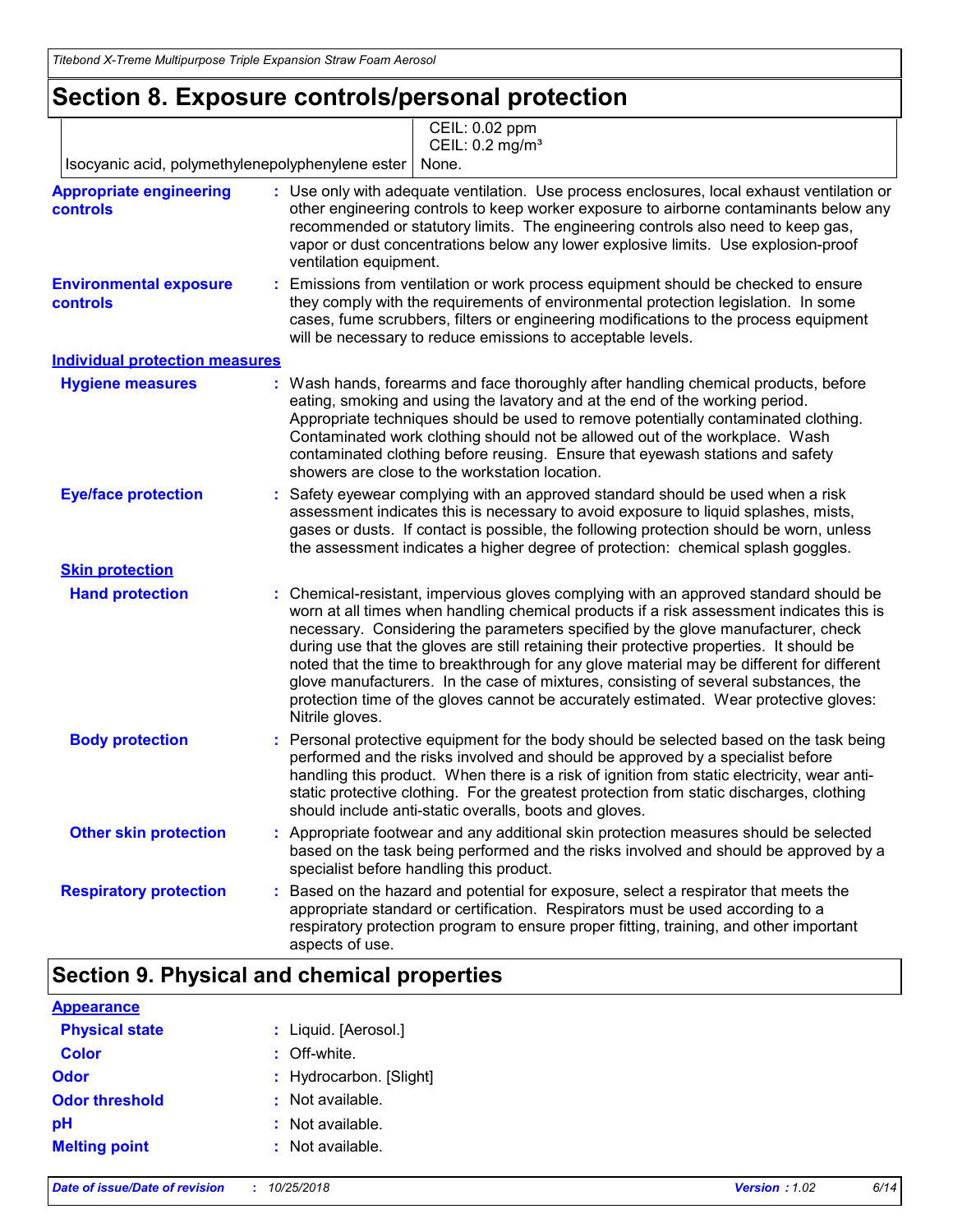### **Section 9. Physical and chemical properties**

| <b>Boiling point</b>                              | : Not available.                                                                                                                                                                      |
|---------------------------------------------------|---------------------------------------------------------------------------------------------------------------------------------------------------------------------------------------|
| <b>Flash point</b>                                | : Closed cup: $-68.9^{\circ}$ C ( $-92^{\circ}$ F) [Tagliabue.Closed cup ]                                                                                                            |
| <b>Evaporation rate</b>                           | : Not available.                                                                                                                                                                      |
| <b>Flammability (solid, gas)</b>                  | Highly flammable in the presence of the following materials or conditions: open flames,<br>sparks and static discharge and heat.<br>CONTENTS UNDER PRESSURE. May explode when heated. |
| Lower and upper explosive<br>(flammable) limits   | : Not available.                                                                                                                                                                      |
| <b>VOC (less water, less)</b><br>exempt solvents) | $: 165$ g/l                                                                                                                                                                           |
|                                                   | Not available.                                                                                                                                                                        |
| <b>Vapor pressure</b>                             | $: 344.9$ kPa (2587 mm Hg) [room temperature]                                                                                                                                         |
| <b>Vapor density</b>                              | : Not available.                                                                                                                                                                      |
| <b>Relative density</b>                           | : 1.1                                                                                                                                                                                 |
| <b>Solubility</b>                                 | Insoluble in the following materials: cold water and hot water.                                                                                                                       |
| <b>Solubility in water</b>                        | : Not available.                                                                                                                                                                      |
| <b>Partition coefficient: n-</b><br>octanol/water | : Not available.                                                                                                                                                                      |
| <b>Auto-ignition temperature</b>                  | : Not available.                                                                                                                                                                      |
| <b>Decomposition temperature</b>                  | : Not available.                                                                                                                                                                      |
| <b>Viscosity</b>                                  | : Not available.                                                                                                                                                                      |
| <b>Aerosol product</b>                            |                                                                                                                                                                                       |
| <b>Type of aerosol</b>                            | $:$ Foam                                                                                                                                                                              |
| <b>Heat of combustion</b>                         | : $7.475$ kJ/g                                                                                                                                                                        |
|                                                   |                                                                                                                                                                                       |

# **Section 10. Stability and reactivity**

| <b>Reactivity</b>                                   | : No specific test data related to reactivity available for this product or its ingredients.              |
|-----------------------------------------------------|-----------------------------------------------------------------------------------------------------------|
| <b>Chemical stability</b>                           | : The product is stable.                                                                                  |
| <b>Possibility of hazardous</b><br><b>reactions</b> | : Under normal conditions of storage and use, hazardous reactions will not occur.                         |
| <b>Conditions to avoid</b>                          | : Avoid all possible sources of ignition (spark or flame).                                                |
| <b>Incompatible materials</b>                       | : Reactive or incompatible with the following materials:<br>water<br>amines                               |
| <b>Hazardous decomposition</b><br>products          | : Under normal conditions of storage and use, hazardous decomposition products should<br>not be produced. |

# **Section 11. Toxicological information**

### **Information on toxicological effects**

| <b>Product/ingredient name</b>                         | <b>Result</b>                | <b>Species</b> | <b>Dose</b>             | <b>Exposure</b> |
|--------------------------------------------------------|------------------------------|----------------|-------------------------|-----------------|
| $\frac{1}{4}$ ,4'-methylenediphenyl<br>diisocyanate    | LD50 Oral                    | Rat            | 9200 mg/kg              |                 |
| Isocyanic acid,<br>polymethylenepolyphenylene<br>ester | <b>LC50 Inhalation Vapor</b> | Rat            | $490$ mg/m <sup>3</sup> | 4 hours         |
|                                                        | LD50 Dermal                  | Rabbit         | >9400 mg/kg             |                 |
|                                                        | LD50 Oral                    | Rat            | 49 g/kg                 |                 |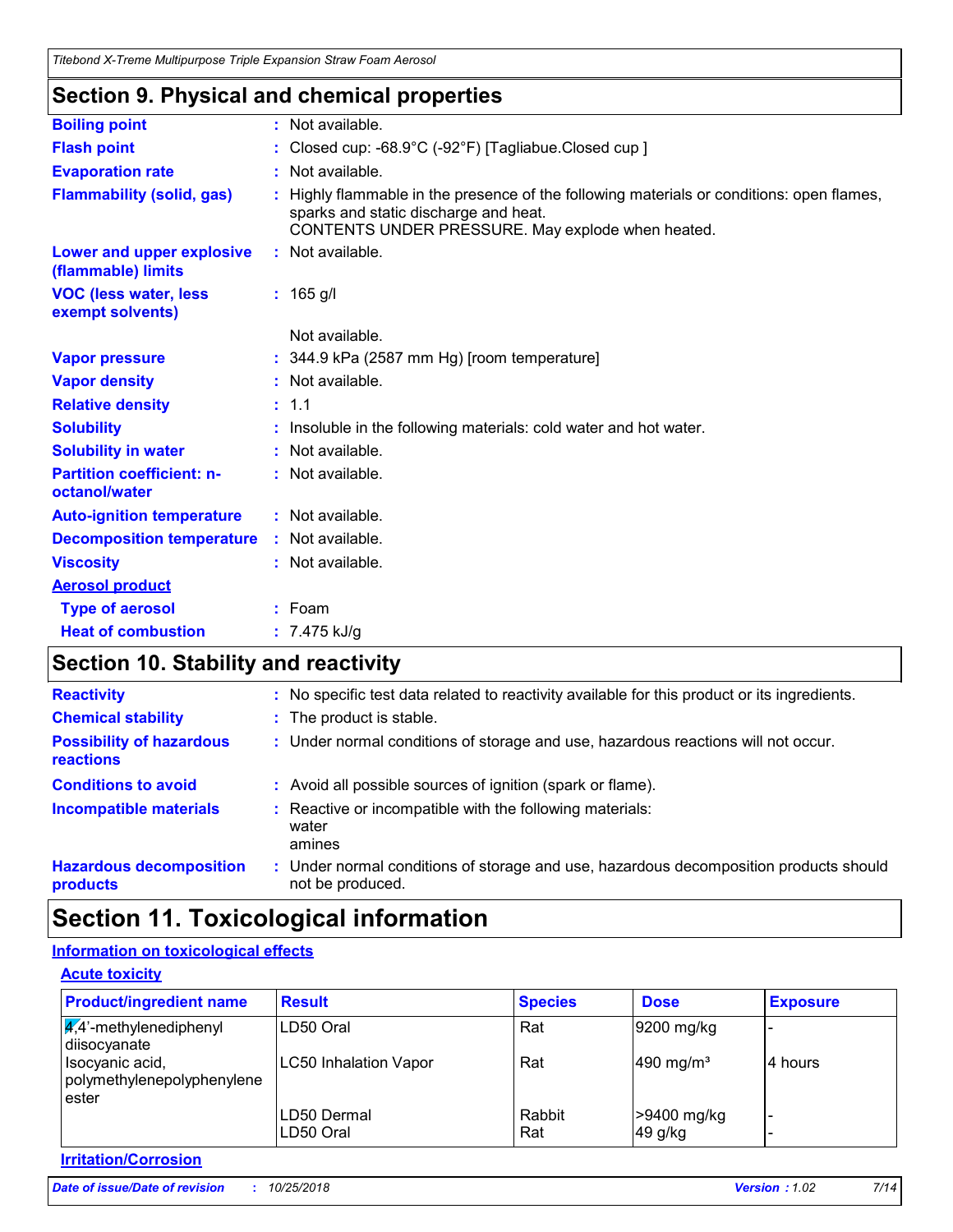# **Section 11. Toxicological information**

| <b>Product/ingredient name</b>                             | <b>Result</b>            | <b>Species</b> | <b>Score</b> | <b>Exposure</b> | <b>Observation</b> |
|------------------------------------------------------------|--------------------------|----------------|--------------|-----------------|--------------------|
| $\sqrt{4}$ <sup>2</sup> -methylenediphenyl<br>diisocyanate | Eyes - Moderate irritant | Rabbit         |              | $100$ mg        |                    |
| Isocyanic acid,<br>polymethylenepolyphenylene<br>lester    | Eyes - Mild irritant     | Rabbit         |              | $100$ mg        |                    |

### **Conclusion/Summary**

**Skin :** Causes skin irritation.

**Eyes :** Severely irritating to eyes. **Sensitization**

Not available.

### **Mutagenicity**

Not available.

### **Carcinogenicity**

Not available.

#### **Classification**

| <b>Product/ingredient name</b>                                                                                       | <b>OSHA</b> | <b>IARC</b> | <b>NTP</b> |
|----------------------------------------------------------------------------------------------------------------------|-------------|-------------|------------|
| $\sqrt{4}$ <sup>2</sup> -methylenediphenyl<br>diisocyanate<br>Isocyanic acid,<br>polymethylenepolyphenylene<br>ester |             | J<br>J      |            |

### **Reproductive toxicity**

Not available.

#### **Teratogenicity**

Not available.

#### **Specific target organ toxicity (single exposure)**

| <b>Name</b>                                                                   | <b>Category</b> | <b>Route of</b><br>exposure | <b>Target organs</b>                    |
|-------------------------------------------------------------------------------|-----------------|-----------------------------|-----------------------------------------|
| <b>Titebond X-Treme Multipurpose Triple Expansion Straw</b><br>l Foam Aerosol | Category 3      |                             | Respiratory tract<br>l irritation       |
| 4,4'-methylenediphenyl diisocyanate                                           | Category 3      |                             | Respiratory tract<br>l irritation       |
| Isocyanic acid, polymethylenepolyphenylene ester                              | Category 3      |                             | Respiratory tract<br><b>lirritation</b> |

#### **Specific target organ toxicity (repeated exposure)**

| <b>Name</b>                                                                             | <b>Category</b>          | <b>Route of</b><br>exposure        | <b>Target organs</b>         |
|-----------------------------------------------------------------------------------------|--------------------------|------------------------------------|------------------------------|
| <b>Titebond X-Treme Multipurpose Triple Expansion Straw</b><br>Foam Aerosol             | Category 2               | dermal, inhalation central nervous | system (CNS),<br>lungs, skin |
| 4,4'-methylenediphenyl diisocyanate<br>Isocyanic acid, polymethylenepolyphenylene ester | Category 2<br>Category 2 | inhalation                         | respiratory system           |

#### **Aspiration hazard**

Not available.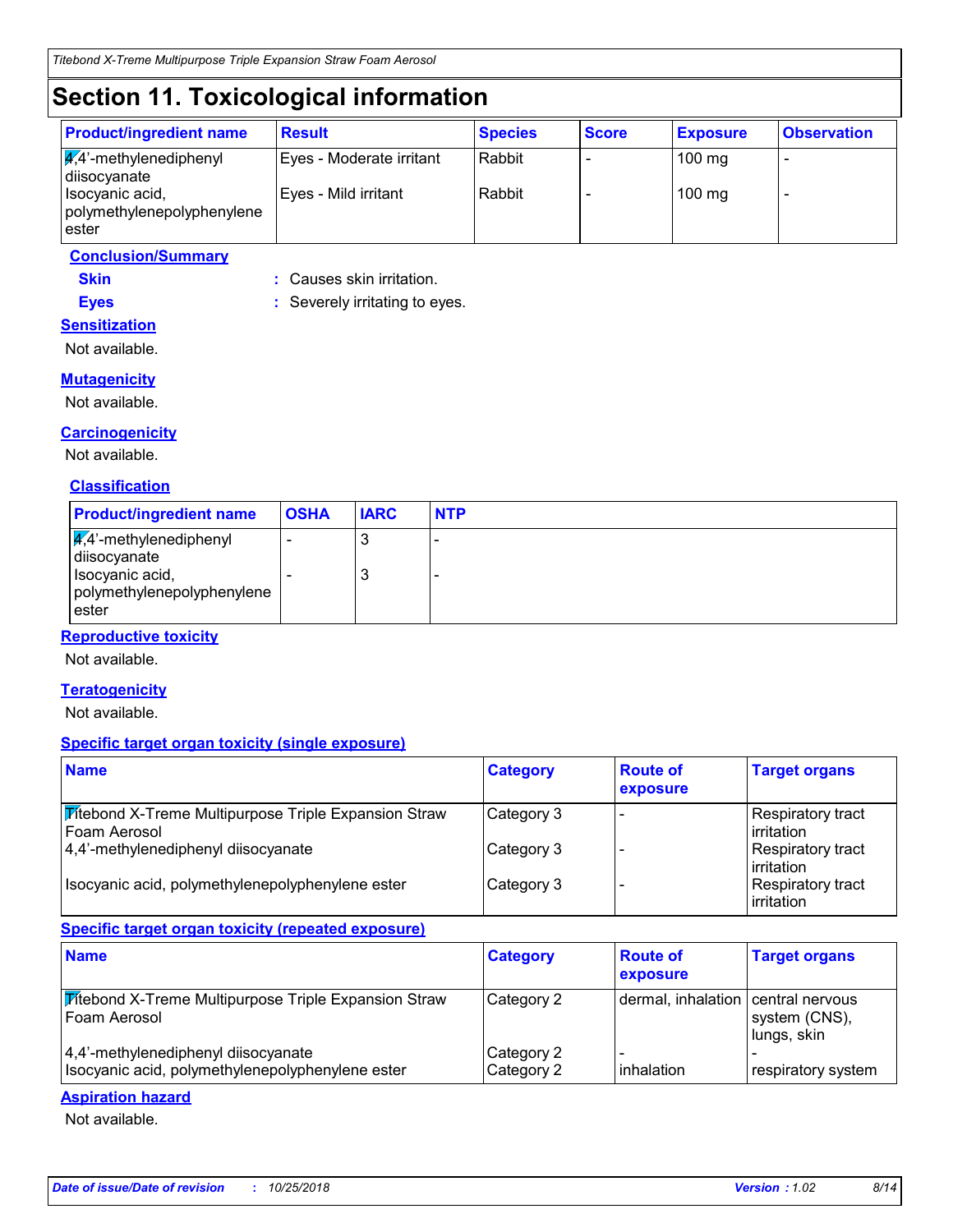## **Section 11. Toxicological information**

**Information on the likely routes of exposure**

**:** Not available.

| <b>Eye contact</b>                                                 |    | : Causes serious eye irritation.                                                                                                                                                                                         |
|--------------------------------------------------------------------|----|--------------------------------------------------------------------------------------------------------------------------------------------------------------------------------------------------------------------------|
| <b>Inhalation</b>                                                  |    | Harmful if inhaled. May cause respiratory irritation. May cause allergy or asthma<br>symptoms or breathing difficulties if inhaled.                                                                                      |
| <b>Skin contact</b>                                                |    | : Causes skin irritation. May cause an allergic skin reaction.                                                                                                                                                           |
| <b>Ingestion</b>                                                   |    | : No known significant effects or critical hazards.                                                                                                                                                                      |
|                                                                    |    | Symptoms related to the physical, chemical and toxicological characteristics                                                                                                                                             |
| <b>Eye contact</b>                                                 |    | : Adverse symptoms may include the following:<br>pain or irritation<br>watering<br>redness                                                                                                                               |
| <b>Inhalation</b>                                                  |    | : Adverse symptoms may include the following:<br>respiratory tract irritation<br>coughing<br>wheezing and breathing difficulties<br>asthma<br>reduced fetal weight<br>increase in fetal deaths<br>skeletal malformations |
| <b>Skin contact</b>                                                |    | : Adverse symptoms may include the following:<br>irritation<br>redness<br>reduced fetal weight<br>increase in fetal deaths<br>skeletal malformations                                                                     |
| <b>Ingestion</b>                                                   |    | : Adverse symptoms may include the following:<br>reduced fetal weight<br>increase in fetal deaths<br>skeletal malformations                                                                                              |
|                                                                    |    | Delayed and immediate effects and also chronic effects from short and long term exposure                                                                                                                                 |
| <b>Short term exposure</b>                                         |    |                                                                                                                                                                                                                          |
| <b>Potential immediate</b><br>effects                              |    | : Not available.                                                                                                                                                                                                         |
| <b>Potential delayed effects</b>                                   |    | : Not available.                                                                                                                                                                                                         |
| Long term exposure<br><b>Potential immediate</b><br><b>effects</b> |    | : Not available.                                                                                                                                                                                                         |
| <b>Potential delayed effects</b>                                   |    | : Not available.                                                                                                                                                                                                         |
| <b>Potential chronic health effects</b>                            |    |                                                                                                                                                                                                                          |
| Not available.                                                     |    |                                                                                                                                                                                                                          |
| <b>General</b>                                                     |    | : May cause damage to organs through prolonged or repeated exposure if inhaled or in<br>contact with skin. Once sensitized, a severe allergic reaction may occur when<br>subsequently exposed to very low levels.        |
| <b>Carcinogenicity</b>                                             | ÷. | No known significant effects or critical hazards.                                                                                                                                                                        |
| <b>Mutagenicity</b>                                                |    | No known significant effects or critical hazards.                                                                                                                                                                        |
| <b>Teratogenicity</b>                                              |    | No known significant effects or critical hazards.                                                                                                                                                                        |
| <b>Developmental effects</b>                                       |    | May cause harm to breast-fed children.                                                                                                                                                                                   |
| <b>Fertility effects</b>                                           |    | No known significant effects or critical hazards.                                                                                                                                                                        |
| <b>Numerical measures of toxicity</b>                              |    |                                                                                                                                                                                                                          |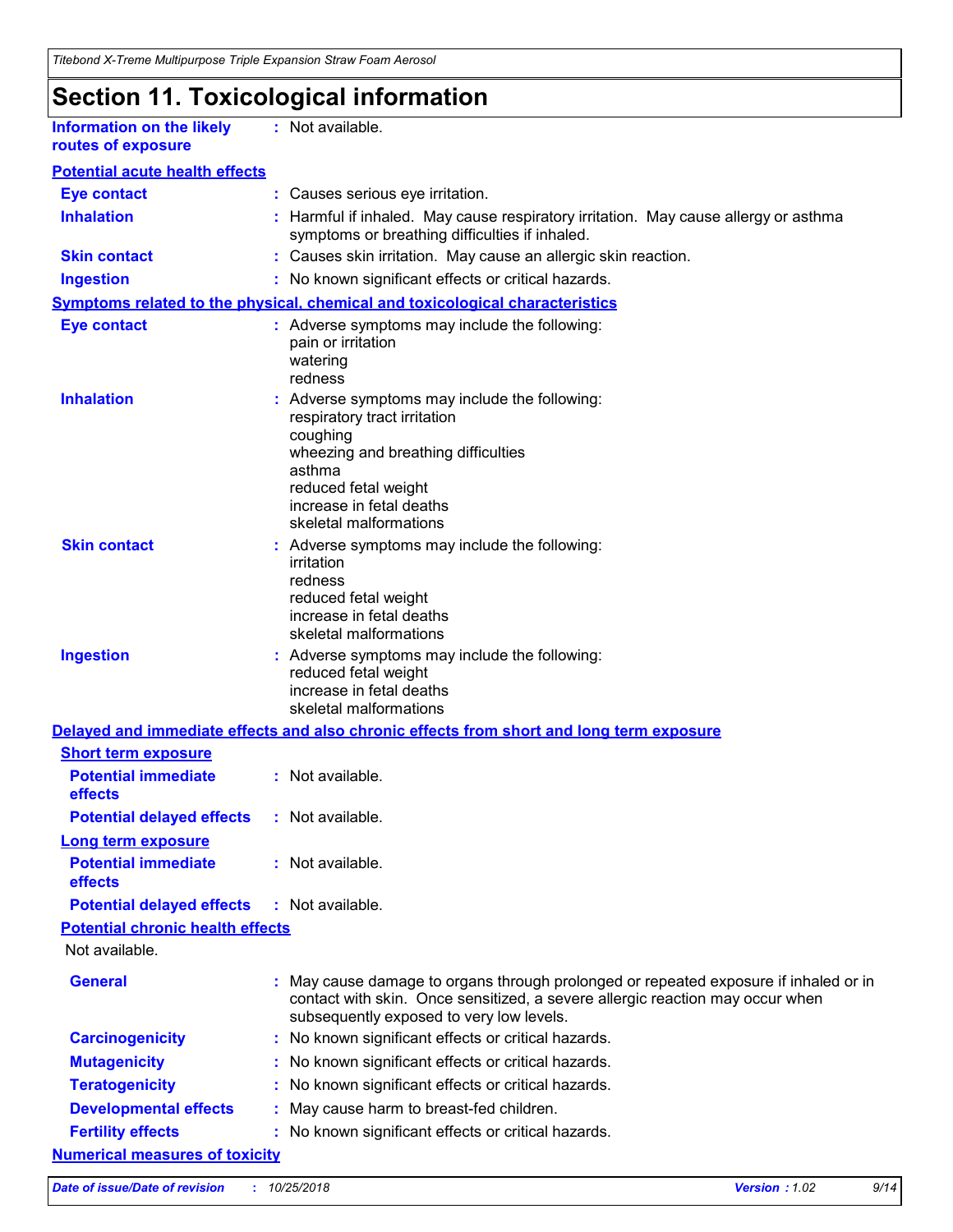### **Section 11. Toxicological information**

#### **Acute toxicity estimates**

| __<br>$\sim$<br>$\sim$ |
|------------------------|
|                        |

**Inhalation (vapors)** 11 mg/l

**ATE value** 

# **Section 12. Ecological information**

#### **Toxicity**

Not available.

#### **Persistence and degradability**

#### Not available.

#### **Bioaccumulative potential**

| <b>Product/ingredient name</b>                             | $LogP_{ow}$      | <b>BCF</b> | <b>Potential</b> |
|------------------------------------------------------------|------------------|------------|------------------|
| $\sqrt{4}$ <sup>2</sup> -methylenediphenyl<br>diisocyanate | 4.51             | 200        | low              |
| <b>Mobility in soil</b>                                    |                  |            |                  |
| <b>Soil/water partition</b><br><b>coefficient (Koc)</b>    | : Not available. |            |                  |

**Other adverse effects** : No known significant effects or critical hazards.

### **Section 13. Disposal considerations**

**Disposal methods :**

The generation of waste should be avoided or minimized wherever possible. Disposal of this product, solutions and any by-products should at all times comply with the requirements of environmental protection and waste disposal legislation and any regional local authority requirements. Dispose of surplus and non-recyclable products via a licensed waste disposal contractor. Waste should not be disposed of untreated to the sewer unless fully compliant with the requirements of all authorities with jurisdiction. Waste packaging should be recycled. Incineration or landfill should only be considered when recycling is not feasible. This material and its container must be disposed of in a safe way. Empty containers or liners may retain some product residues. Do not puncture or incinerate container.

### **Section 14. Transport information**

| <b>DOT</b><br><b>Classification</b> | <b>TDG</b><br><b>Classification</b> | <b>Mexico</b><br><b>Classification</b> | <b>ADR/RID</b>         | <b>IMDG</b>            | <b>IATA</b>            |
|-------------------------------------|-------------------------------------|----------------------------------------|------------------------|------------------------|------------------------|
| <b>UN1950</b>                       | <b>UN1950</b>                       | <b>UN1950</b>                          | <b>UN1950</b>          | <b>UN1950</b>          | <b>UN1950</b>          |
| AEROSOLS,<br>flammable              | AEROSOLS,<br>flammable              | AEROSOLS,<br>flammable                 | AEROSOLS,<br>flammable | AEROSOLS,<br>flammable | AEROSOLS,<br>flammable |
| 2.1                                 | 2.1                                 | 2.1                                    | 2                      | 2.1                    | 2.1                    |
|                                     |                                     |                                        |                        | -                      |                        |
| No.                                 | No.                                 | No.                                    | No.                    | No.                    | No.                    |
|                                     |                                     |                                        |                        |                        |                        |

**DOT Classification :**

**Remarks** Limited quantity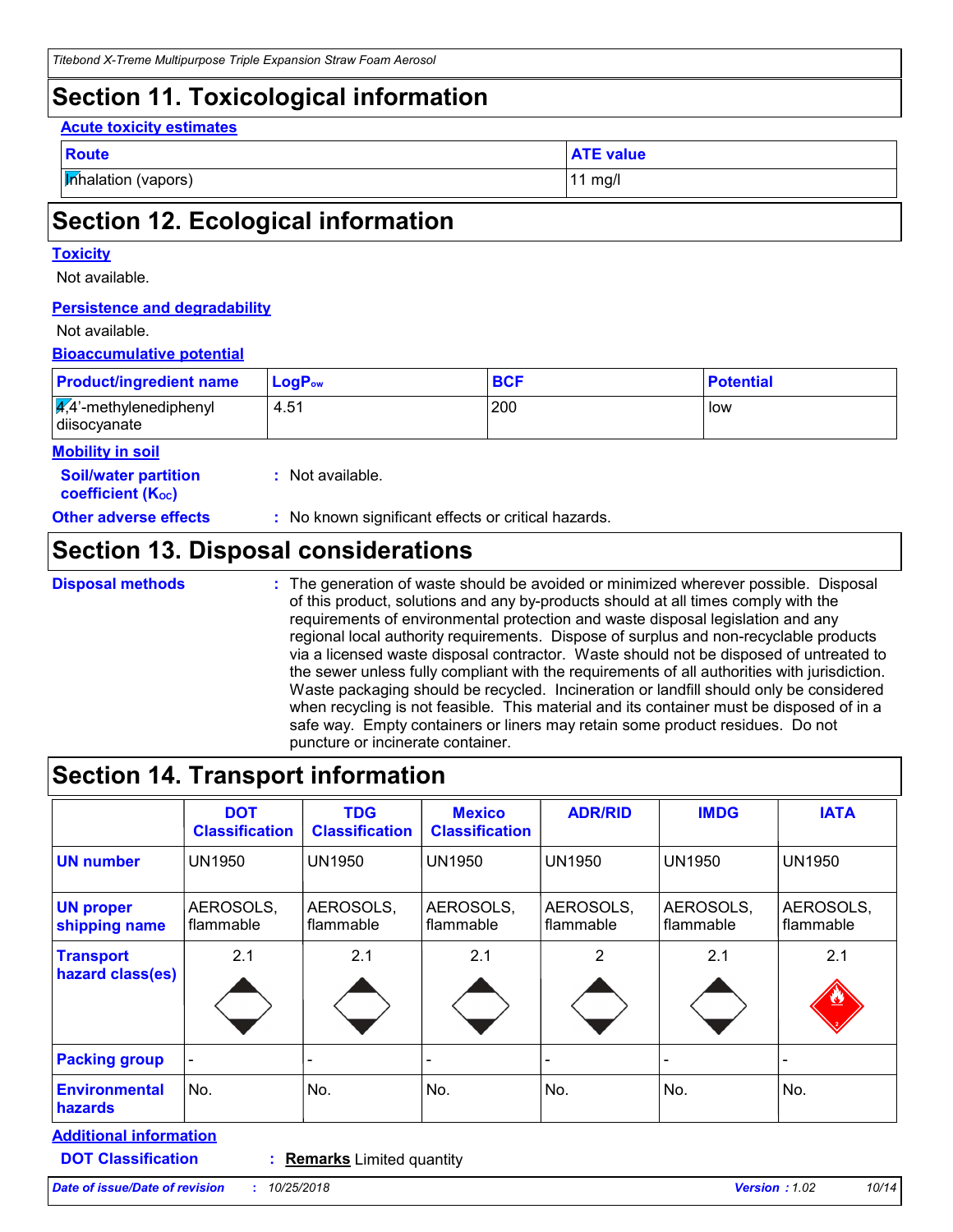*Titebond X-Treme Multipurpose Triple Expansion Straw Foam Aerosol*

### **Section 14. Transport information**

| <b>TDG Classification</b>    | : Product classified as per the following sections of the Transportation of Dangerous<br>Goods Regulations: 2.13-2.17 (Class 2).<br><b>Remarks</b> Limited quantity |
|------------------------------|---------------------------------------------------------------------------------------------------------------------------------------------------------------------|
| <b>Mexico Classification</b> | <b>Remarks</b> Limited quantity                                                                                                                                     |
| <b>ADR/RID</b>               | : Tunnel code $(D)$<br><b>Remarks</b> Limited quantity                                                                                                              |
| <b>IMDG</b>                  | <b>Remarks</b> Limited quantity                                                                                                                                     |

# **Section 15. Regulatory information**

### **U.S. Federal regulations**

#### **SARA 302/304**

#### **Composition/information on ingredients**

No products were found.

| <b>SARA 304 RQ</b> |  |  |
|--------------------|--|--|
|                    |  |  |

**:** Not applicable.

### **SARA 311/312**

**Classification :** FLAMMABLE AEROSOLS - Category 1 GASES UNDER PRESSURE - Compressed gas ACUTE TOXICITY (inhalation) - Category 4 SKIN IRRITATION - Category 2 EYE IRRITATION - Category 2A RESPIRATORY SENSITIZATION - Category 1 SKIN SENSITIZATION - Category 1 TOXIC TO REPRODUCTION - Effects on or via lactation SPECIFIC TARGET ORGAN TOXICITY (SINGLE EXPOSURE) (Respiratory tract irritation) - Category 3 SPECIFIC TARGET ORGAN TOXICITY (REPEATED EXPOSURE) - Category 2

### **Composition/information on ingredients**

| <b>Name</b>                                            | $\frac{9}{6}$ | <b>Classification</b>                                                                                                                                                                                                                                                                                                                                                        |
|--------------------------------------------------------|---------------|------------------------------------------------------------------------------------------------------------------------------------------------------------------------------------------------------------------------------------------------------------------------------------------------------------------------------------------------------------------------------|
| $\frac{4}{4}$ -methylenediphenyl<br>diisocyanate       | ≤10           | <b>ACUTE TOXICITY (inhalation) - Category 4</b><br>SKIN IRRITATION - Category 2<br><b>EYE IRRITATION - Category 2A</b><br>RESPIRATORY SENSITIZATION - Category 1<br>SKIN SENSITIZATION - Category 1<br>SPECIFIC TARGET ORGAN TOXICITY (SINGLE EXPOSURE)<br>(Respiratory tract irritation) - Category 3<br>SPECIFIC TARGET ORGAN TOXICITY (REPEATED<br>EXPOSURE) - Category 2 |
| Isocyanic acid,<br>polymethylenepolyphenylene<br>ester | ≤10           | <b>ACUTE TOXICITY (inhalation) - Category 4</b><br>SKIN IRRITATION - Category 2<br><b>EYE IRRITATION - Category 2A</b><br>RESPIRATORY SENSITIZATION - Category 1<br>SKIN SENSITIZATION - Category 1<br>SPECIFIC TARGET ORGAN TOXICITY (SINGLE EXPOSURE)<br>(Respiratory tract irritation) - Category 3<br>SPECIFIC TARGET ORGAN TOXICITY (REPEATED<br>EXPOSURE) - Category 2 |
| <b>Isobutane</b>                                       | ≤10           | FLAMMABLE GASES - Category 1                                                                                                                                                                                                                                                                                                                                                 |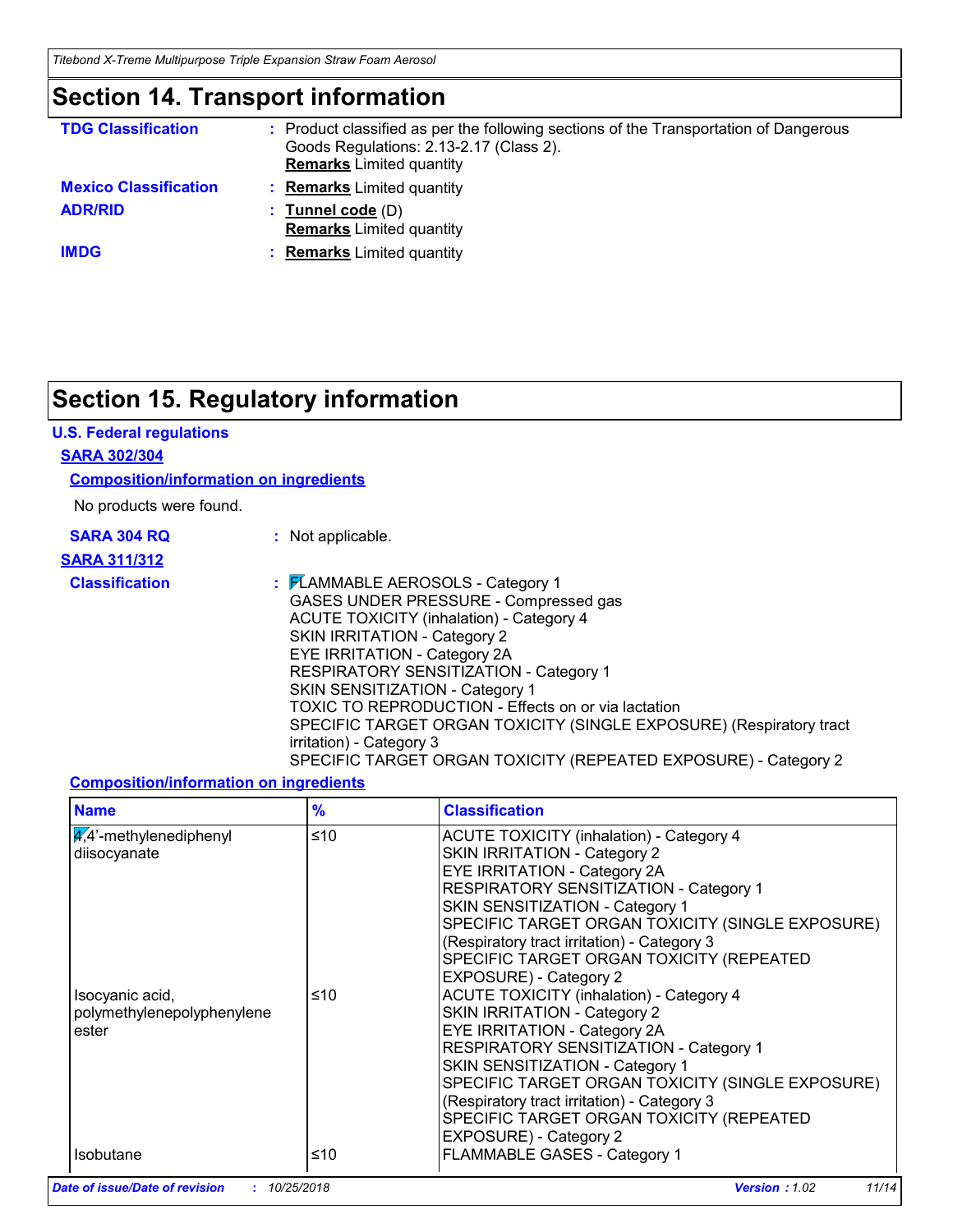### **Section 15. Regulatory information**

|                |     | <b>GASES UNDER PRESSURE - Compressed gas</b> |
|----------------|-----|----------------------------------------------|
| dimethyl ether | ≤10 | <b>FLAMMABLE GASES - Category 1</b>          |
|                |     | GASES UNDER PRESSURE - Liquefied gas         |
| propane        | ≤5  | <b>FLAMMABLE GASES - Category 1</b>          |
|                |     | GASES UNDER PRESSURE - Compressed gas        |

#### **SARA 313**

|                              | <b>Product name</b>                              | <b>CAS number</b> | $\frac{9}{6}$ |
|------------------------------|--------------------------------------------------|-------------------|---------------|
| <b>Form R - Reporting</b>    | $\frac{1}{4}$ ,4'-methylenediphenyl diisocyanate | $101 - 68 - 8$    | l≤10          |
| requirements                 | Isocyanic acid, polymethylenepolyphenylene ester | 9016-87-9         | ≤10           |
| <b>Supplier notification</b> | $\frac{q}{4}$ . methylenediphenyl diisocyanate   | $101 - 68 - 8$    | l≤10          |
|                              | Isocyanic acid, polymethylenepolyphenylene ester | 9016-87-9         | l≤10          |

SARA 313 notifications must not be detached from the SDS and any copying and redistribution of the SDS shall include copying and redistribution of the notice attached to copies of the SDS subsequently redistributed.

#### **State regulations**

| <b>Massachusetts</b> | : The following components are listed: METHYLENE BISPHENYL ISOCYANATE;<br>DIPHENYLMETHANE DIISOCYANATE; MDI; ISOBUTANE; METHYL ETHER;<br>DIMETHYL ETHER; PROPANE                                                                                                                                                                                                  |
|----------------------|-------------------------------------------------------------------------------------------------------------------------------------------------------------------------------------------------------------------------------------------------------------------------------------------------------------------------------------------------------------------|
| <b>New York</b>      | : The following components are listed: Methylene diphenyl diisocyanate                                                                                                                                                                                                                                                                                            |
| <b>New Jersey</b>    | : The following components are listed: POLYCHLORINATED ALKANES; ALKANES,<br>C10-12, CHLORO; METHYLENE BISPHENYL ISOCYANATE; BENZENE, 1,1'-<br>METHYLENEBIS[4-ISOCYANATO-; METHYLENE DIPHENYL DIISOCYANATE<br>(POLYMERIC); ISOCYANIC ACID, POLYMETHYLENEPOLYPHENYLENE ESTER;<br>Isobutane; PROPANE, 2-METHYL-; DIMETHYL ETHER; METHANE, OXYBIS-;<br><b>PROPANE</b> |
| <b>Pennsylvania</b>  | : The following components are listed: BENZENE, 1,1'-METHYLENEBIS<br>[4-ISOCYANATO-; PROPANE, 2-METHYL-; METHANE, OXYBIS-; PROPANE                                                                                                                                                                                                                                |

#### **California Prop. 65**

This product does not require a Safe Harbor warning under California Prop. 65.

#### **International regulations**

**Chemical Weapon Convention List Schedules I, II & III Chemicals** Not listed.

#### **Montreal Protocol**

Not listed.

### **Stockholm Convention on Persistent Organic Pollutants**

Not listed.

### **UNECE Aarhus Protocol on POPs and Heavy Metals**

Not listed.

### **Inventory list**

- 
- **China :** All components are listed or exempted.
- **United States TSCA 8(b)**
- **:** All components are active or exempted.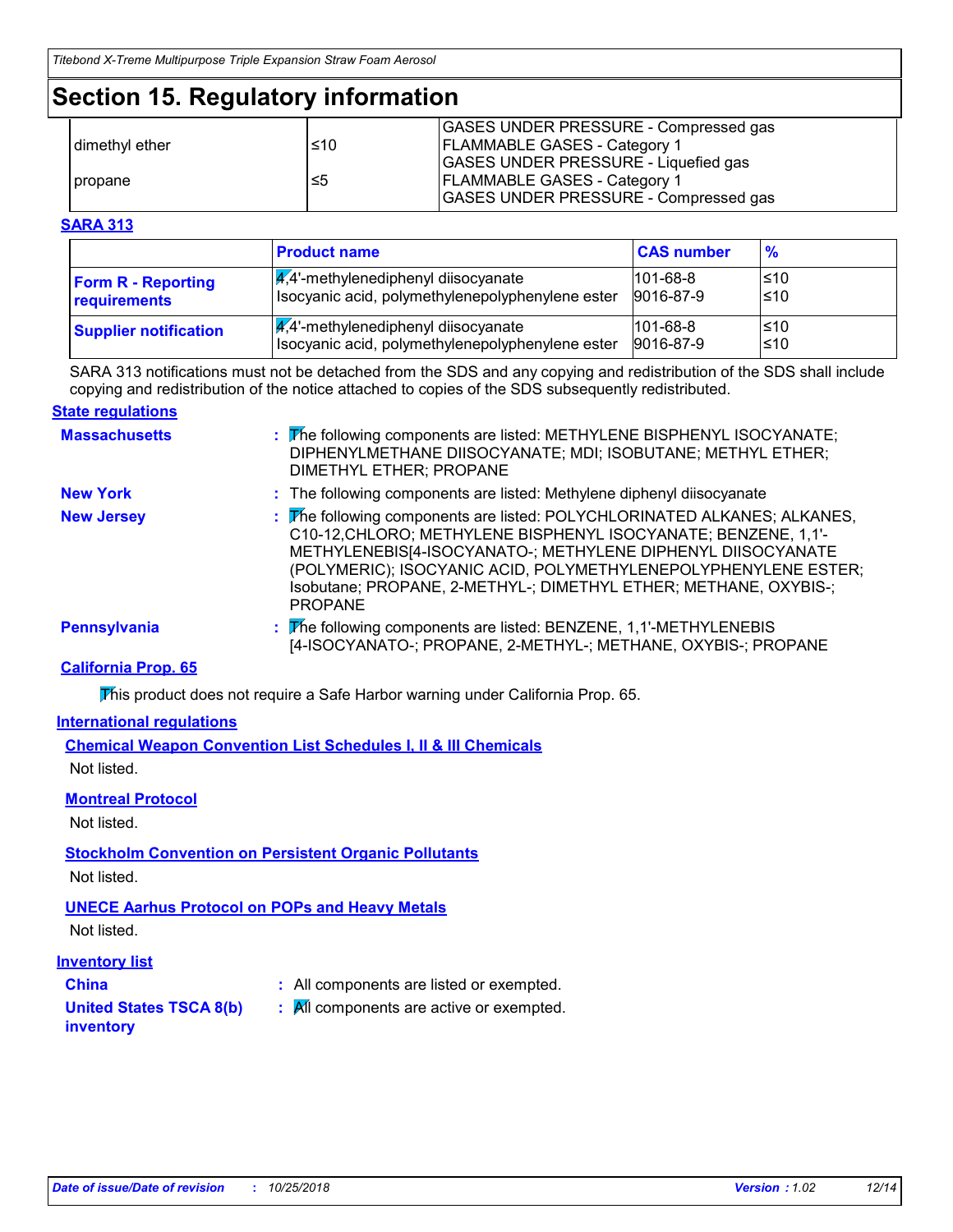# **Section 16. Other information**

**Hazardous Material Information System (U.S.A.)**



**Caution: HMIS® ratings are based on a 0-4 rating scale, with 0 representing minimal hazards or risks, and 4 representing significant hazards or risks. Although HMIS® ratings and the associated label are not required on SDSs or products leaving a facility under 29 CFR 1910.1200, the preparer may choose to provide them. HMIS® ratings are to be used with a fully implemented HMIS® program. HMIS® is a registered trademark and service mark of the American Coatings Association, Inc.**

**The customer is responsible for determining the PPE code for this material. For more information on HMIS® Personal Protective Equipment (PPE) codes, consult the HMIS® Implementation Manual.**

**National Fire Protection Association (U.S.A.)**



**Reprinted with permission from NFPA 704-2001, Identification of the Hazards of Materials for Emergency Response Copyright ©1997, National Fire Protection Association, Quincy, MA 02269. This reprinted material is not the complete and official position of the National Fire Protection Association, on the referenced subject which is represented only by the standard in its entirety.**

**Copyright ©2001, National Fire Protection Association, Quincy, MA 02269. This warning system is intended to be interpreted and applied only by properly trained individuals to identify fire, health and reactivity hazards of chemicals. The user is referred to certain limited number of chemicals with recommended classifications in NFPA 49 and NFPA 325, which would be used as a guideline only. Whether the chemicals are classified by NFPA or not, anyone using the 704 systems to classify chemicals does so at their own risk.**

**Procedure used to derive the classification**

| <b>Classification</b>                                               | <b>Justification</b>  |
|---------------------------------------------------------------------|-----------------------|
| <b>FLAMMABLE AEROSOLS - Category 1</b>                              | Expert judgment       |
| GASES UNDER PRESSURE - Compressed gas                               | Expert judgment       |
| <b>ACUTE TOXICITY (inhalation) - Category 4</b>                     | On basis of test data |
| <b>SKIN IRRITATION - Category 2</b>                                 | Expert judgment       |
| <b>EYE IRRITATION - Category 2A</b>                                 | Expert judgment       |
| RESPIRATORY SENSITIZATION - Category 1                              | Expert judgment       |
| SKIN SENSITIZATION - Category 1                                     | Expert judgment       |
| TOXIC TO REPRODUCTION - Effects on or via lactation                 | Expert judgment       |
| SPECIFIC TARGET ORGAN TOXICITY (SINGLE EXPOSURE) (Respiratory tract | Expert judgment       |
| irritation) - Category 3                                            |                       |
| SPECIFIC TARGET ORGAN TOXICITY (REPEATED EXPOSURE) - Category 2     | Expert judgment       |
| <b>History</b>                                                      |                       |
| : 4/22/2022<br><b>Date of printing</b>                              |                       |
| Date of issue/Date of<br>: 10/25/2018<br>revision                   |                       |